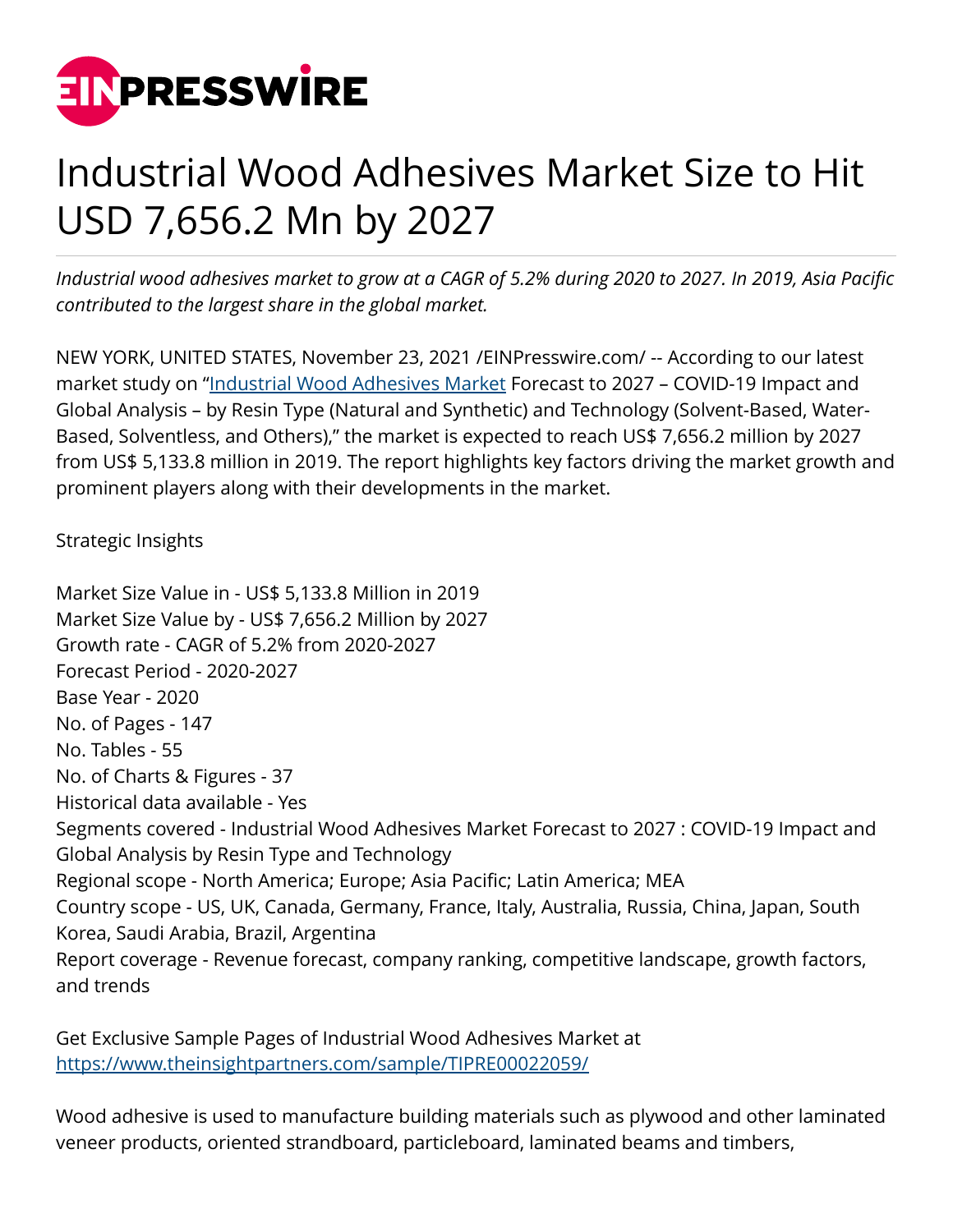fiberboard, edge- and end jointed products, architectural doors, windows and frames, furniture, floor coverings, ceiling, and wall tiles. The rapidly expanding construction industry is increasing the application of wood, thereby creating scope for industrial wood adhesives.

Rising construction and infrastructural activities to boost in the global Industrial Wood Adhesives market

Construction industry has been witnessing a boost in the number of new residential and commercial building constructions. The North American region has been witnessing substantial growth in construction activities. As per the Associated General Contractors of America, Inc., the construction spending of public and private sectors in the U.S registered USD 1.329 trillion during 2018. The rapid development of metropolitan cities is augmenting the demand for commercial construction projects. Commercial buildings include stores, offices, hotels, resorts, schools, gymnasiums, libraries, museums, hospitals, clinics, and others. The design and construction of commercial buildings impact environmental quality and worker productivity. It is considered that attractive and pleasant working places increase the productivity of the employees.

Besides aesthetic beauty, wood has various qualities such as environmental friendliness and safety for human health. Wood has low thermal conductivity; hence even in a cold climate, it will always be warm inside a wooden building. Thus, the rising construction activities, as well as increased utilization of wooden products in the buildings, are augmenting the growth of the global industrial wood adhesives market.

Impact of COVID-19 on Industrial Wood Adhesives Market:

The COVID-19 pandemic has adversely affected economies and industries in various countries due to lockdowns, travel bans, and business shutdowns. The chemical & materials industry is one of the major industries suffering serious disruptions such as supply chain breaks, technology events cancellations, and office shutdowns. The shutdown of various plants and factories in leading regions such as North America, Europe, Asia Pacific, Latin America, and the Middle East & Africa has restricted the global supply chain and negatively impacted the manufacturing activities, delivery schedules, and various goods sales. The industrial wood adhesives market is negatively impacted by the pandemic due to shortfall in production along with halt in ongoing infrastructural development and construction projects due to global lockdown.

Download the Latest COVID-19 Analysis on Industrial Wood Adhesives Market Growth Research Report at <https://www.theinsightpartners.com/covid-analysis-sample/TIPRE00022059/>

Industrial Wood Adhesives Market: Technology

Based on technology, the industrial wood adhesives market is segmented into solvent-based,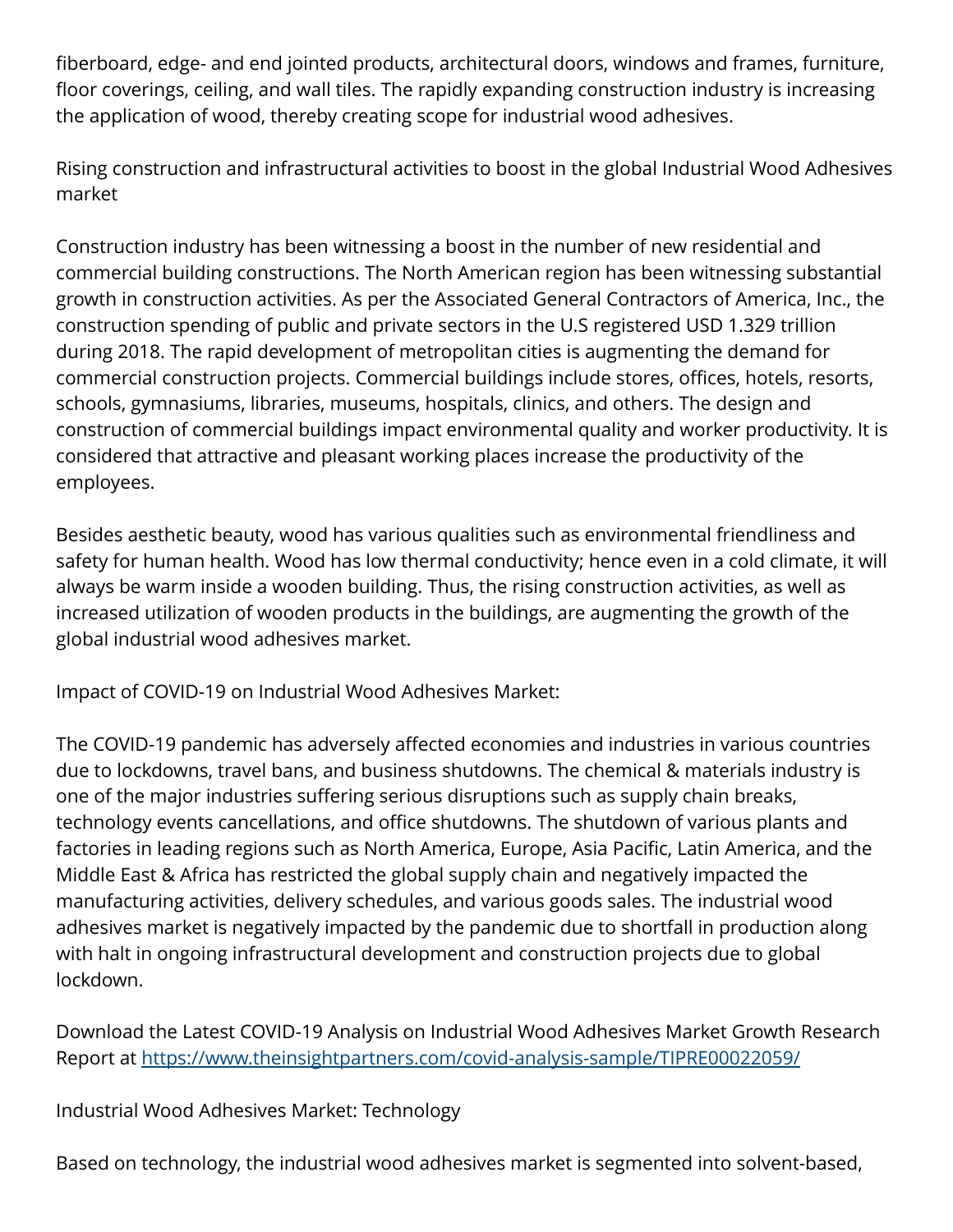water-based, solventless, and others. In 2019, the solvent-based segment dominated the market. The solvent-based technology is the oldest in the widest range of chemistries. A solventbased adhesive is a glue or any adhesion product that is present in the form of a liquid. The solvent-based industrial wood adhesives have been valued through the years as they provide good adhesive properties such as durability along with fast drying conditions.

Industrial Wood Adhesives Market: Competitive Landscape and Key Developments

Some of the major key players operating in the global industrial wood adhesives market include H.B.Fuller Company, Henkel AG & Company, KGAA, Ashland, Arkema Group, Sika AG, Pidilite Industries Ltd, Jubilant Industries Ltd, Dow, Inc., 3M, and Akzo Nobel N.V among many others. The major players in the industrial wood adhesives market are focused on strategies such as product innovation and facility expansion to increase the market share.

Order a Copy of Industrial Wood Adhesives Market Shares, Strategies and Forecasts 2020 -2027 Research Report at [https://www.theinsightpartners.com/buy/TIPRE00022059/](https://www.theinsightpartners.com/buy/TIPRE00022059/?utm_source=EINPressWire&utm_medium=10357)

Browse Related Reports and get Sample copy

Floor Care Polymers Market Forecast to 2027 - COVID-19 Impact and Global Analysis by Product Type (Polyethylene, Acrylic, Acrylonitrile, Biopolymer, and Other); Function (Adhesives, Floor Finish Coatings, Film Formulations, and Others); and Application (Residential, Commercial, and Industrial) –

<https://www.theinsightpartners.com/sample/TIPRE00012846/>

Cellular Rubber Market Forecast to 2028 - COVID-19 Impact and Global Analysis By Product Type (Sheets, Rolls, and Others), Material (NBR, Neoprene, EPDM, Silicone, and Others), and End User (Automotive, Electronics, Aerospace, and Others) – <https://www.theinsightpartners.com/sample/TIPRE00012833/>

About Us:

The Insight Partners is a one stop industry research provider of actionable intelligence. We help our clients in getting solutions to their research requirements through our syndicated and consulting research services. We specialize in industries such as Semiconductor and Electronics, Aerospace and Defense, Automotive and Transportation, Biotechnology, Healthcare IT, Manufacturing and Construction, Medical Device, Technology, Media and Telecommunications, Chemicals and Materials.

Press Release:<https://www.theinsightpartners.com/pr/industrial-wood-adhesives-market> More Research: <https://energysiren.co.ke/author/theinsightpartners/>

Contact Us: